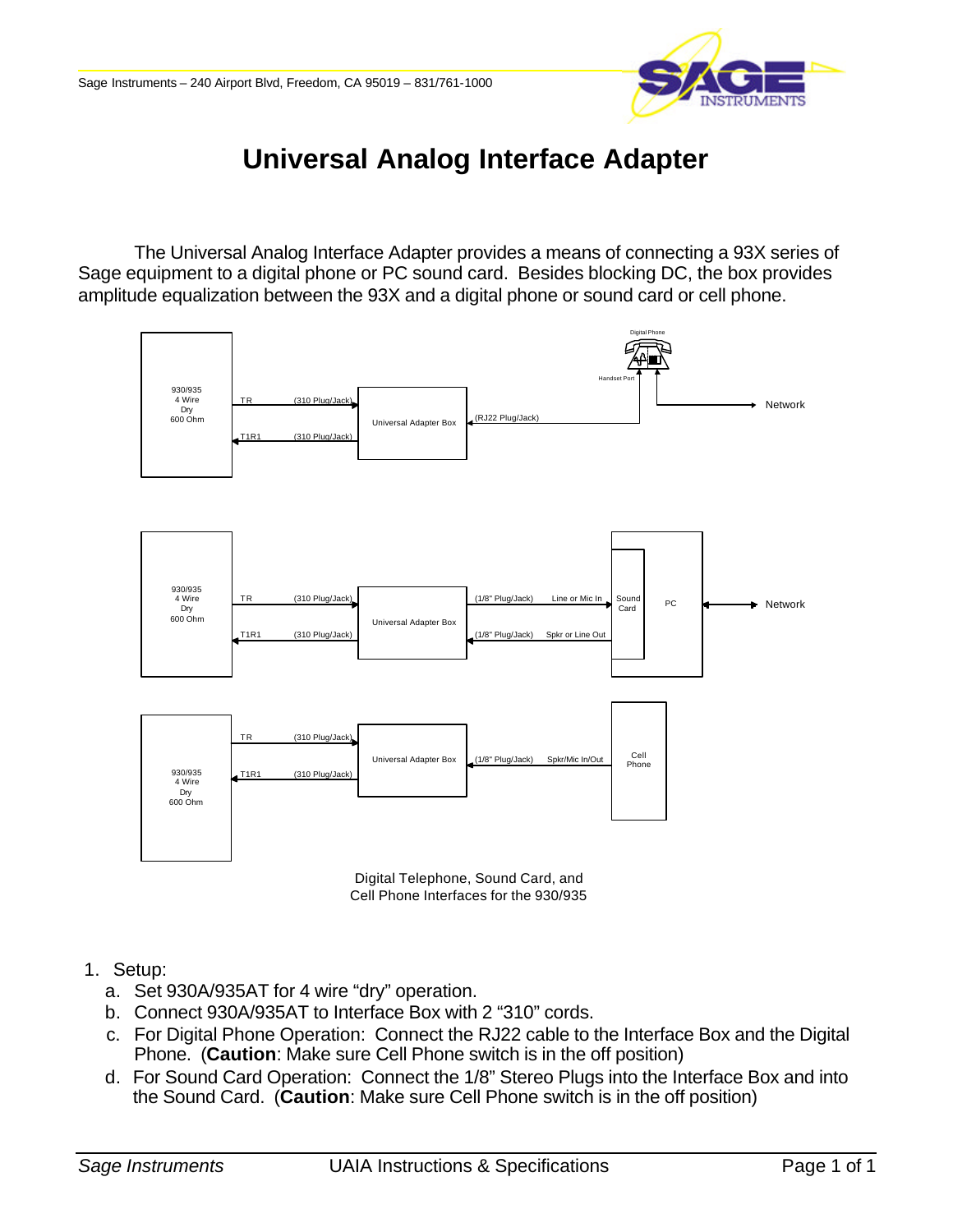

- e. For Cell Phone Operation: Connect the 1/8 Jack Cell Phone cable into the Interface Box and place the Cell Phone Switch to the on position
- 2. Digital Phone Operation: Set the MIC/LINE switch on the Interface Box to the MIC position. This attenuates the output of the 93X for the sensitive microphone input on the telephone. The MIC/LINE switch ONLY affects the "TO MIC"/"DIGITAL PHONE" input paths. If possible*, turn up the volume on the telephone* – this will improve the low level being returned to the 93X from the telephone (what it would normally send to its earphone).

If the telephone can be digitally looped, adjust it so that a –16 dBm tone sent from the 930/935 causes a –16 dBm tone to be received on the 930/935.

Alternatively, if the telephone can dial a POTS line with 930/935 attached, adjust the Digital Telephone so that a  $-16$ dBm tone sent through the Digital Telephone causes a  $-16$  dBm  $+$ line loss tone to be received by the POTS 930/935. Likewise, send a –16 dBm tone from the POTS 930/935 and adjust the Digital Telephone so that the receiving 930/935 measures  $-16$  dBm  $+$  line loss on the 930/935.

Sound Card Operation: Set the MIC/LINE switch on the Interface Box according to the input used on the Sound Card – Microphone Input or Line Input. Adjust the level controls on the computer as necessary to maximize input/output dynamic range and signal-to-noise.

Cell Phone Operation: Set the Cell Phone switch on the Interface Box to the "On" position. Adjust the level controls on the cell phone as necessary to maximize input/output dynamic range and signal-to-noise.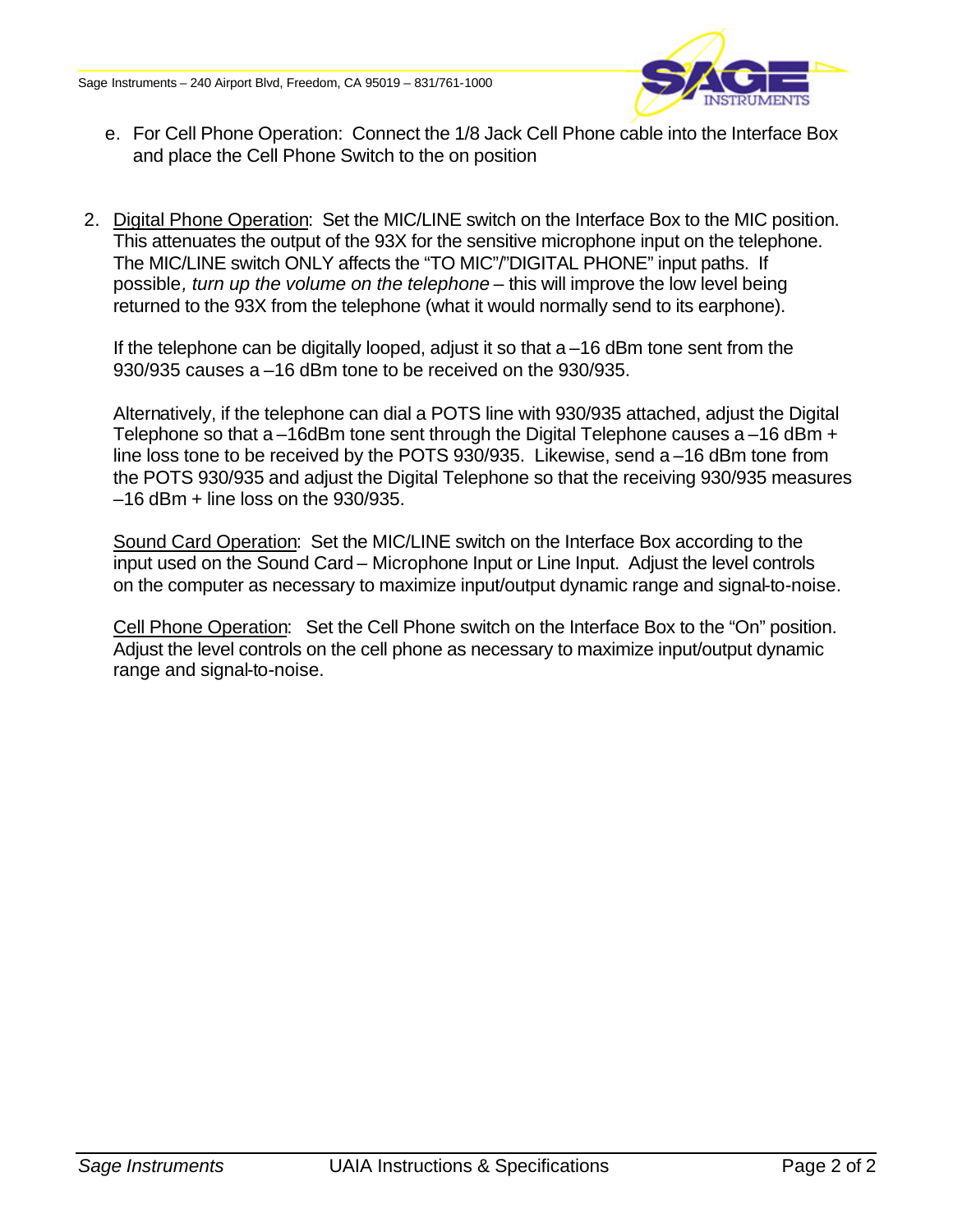

### **Universal Analog Interface Adapter Specifications**

#### **Electrical**

## Impedance Input Impedance, "FROM 930/935 TR" 600 Ω ± 2%, Balanced Input Impedance, "FROM SPKR" and "DIGITAL PHONE" (Pins 2 and 3) 1200  $\Omega \pm 2\%$ , Balanced Output Impedance, "TO MIC" and "DIGITAL PHONE" (Pins 1 and 4) Switch in 50 mV position 120  $\Omega \pm 10\%$ Switch in 5 mV position 50  $\Omega \pm 10\%$ Output Impedance, "TO 930/935 T1R1" 600  $\Omega \pm 2\%$ , Balanced **Attenuation** "FROM 930/935 TR" to "TO MIC" and "DIGITAL PHONE" (Pins 1 and 4) Switch in 50 mV position  $-7.8$  dB  $\pm 0.5$  dB  $-16$  dBm (600Ω) input yields 50 mV Switch in 5 mV position  $-27.8 \text{ dB} \pm 0.5 \text{ dB}$  $-16$  dBm (600Ω) input yields 5 mV "FROM SPKR" and "DIGITAL PHONE" to "TO 930/935 T1R1"  $-6.0 \text{ dB} \pm 0.3 \text{ dB}$ Frequency Response 104 to 4004 Hz, Both Directions  $\pm$  0.05dB, ref. 1004 Hz DC Withstand Voltage  $\pm$  63 V  $\pm$  63 V "TO MIC" and "DIGITAL PHONE" (Pins 1 and 4)  $\pm 25 \text{ V}$ "FROM SPKR" and "DIGITAL PHONE" (Pins 2 and 3)  $\pm 63$  V  $\pm$  63 V  $\pm$  63 V